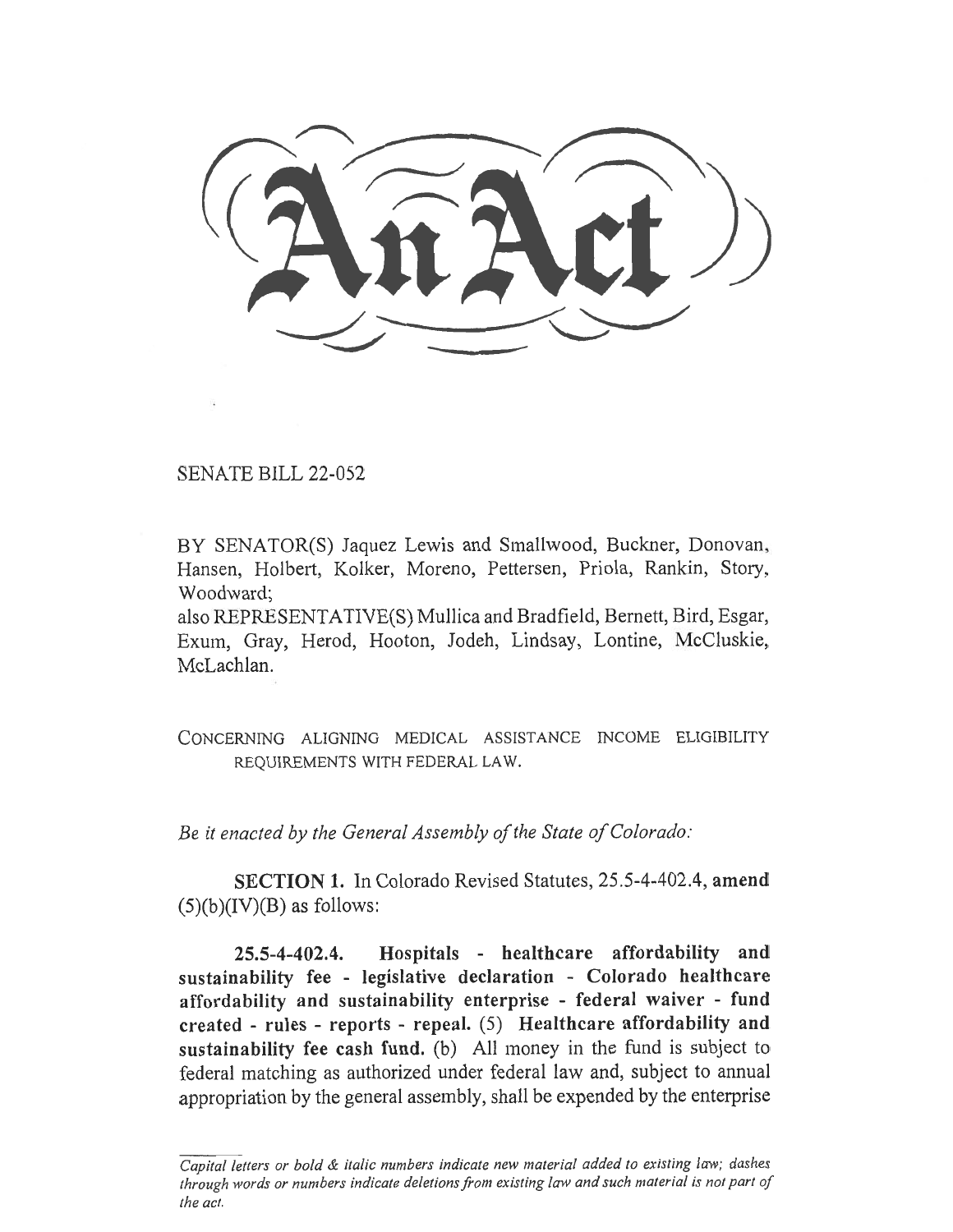for the following purposes:

(IV) Subject to available revenue from the healthcare affordability and sustainability fee and federal matching funds, to expand eligibility for public medical assistance by:

(B) Increasing the eligibility level for children and pregnant women under the children's basic health plan to up to two hundred fifty SIXTY percent of the federal poverty line;

SECTION 2. In Colorado Revised Statutes, 25.5-5-101, amend (1) introductory portion and (I)(c) as follows:

25.5-5-101. Mandatory provisions - eligible groups - rules. (1) In order to participate in the medicaid program, the federal government requires the state to provide medical assistance to certain eligible groups. Pursuant to federal law and except as provided in subsection (2) of this section, any person who is eligible for medical assistance under the mandated groups specified in this section shall MUST receive both the mandatory services that are specified in sections 25.5-5-102 and 25.5-5-103 and the optional services that are specified in sections 25.5-5-202 and 25.5-5-203. Subject to the availability of federal financial participation, the following are the individuals or groups that are mandated under federal law to receive benefits under this article ARTICLE 5 and articles 4 and 6 of this  $t$  title TITLE 25.5:

(c) Pregnant women whose family income does not exceed one hundred thirty-three percent of the federal poverty line, adjusted for family size, who meet the requirements pursuant to section 1902 (a)(10)(A) of the federal "Social Security Act". Once initial eligibility has been established, the pregnant woman is continuously eligible throughout the pregnancy and for the sixty days following the pregnancy, even if the woman's eligibility would otherwise terminate during such period due to an increase in income.

SECTION 3. In Colorado Revised Statutes, 25.5-5-201, amend (1) introductory portion and (1)(m.5) as follows:

25.5-5-201. Optional provisions - optional groups - rules. (1) The federal government allows the state to select optional groups to receive medical assistance. Pursuant to federal law, any person who is eligible for

PAGE 2-SENATE BILL 22-052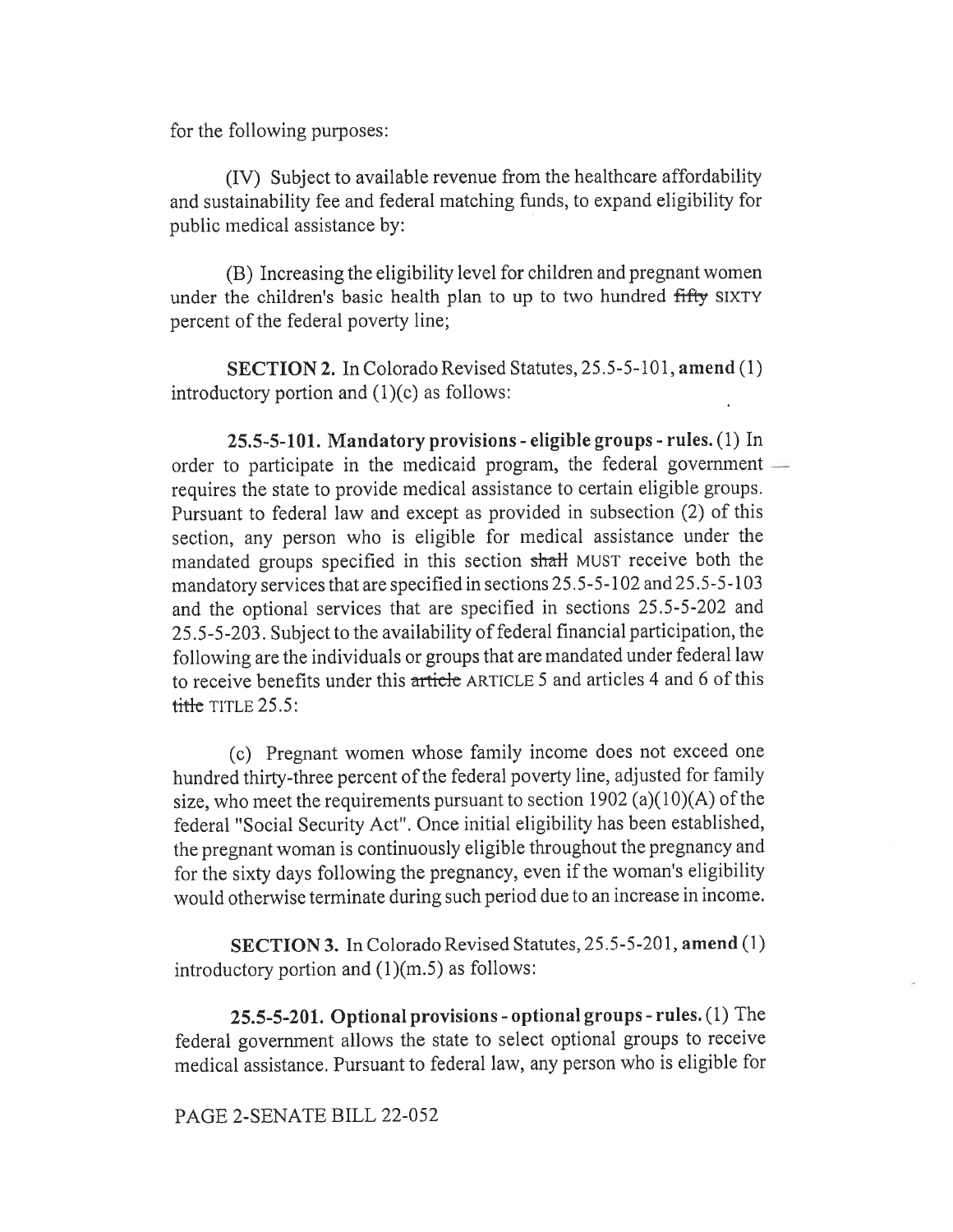medical assistance under the optional groups specified in this section shall MUST receive both the mandatory services specified in sections 25.5-5-102 and 25.5-5-103 and the optional services specified in sections 25.5-5-202 and 25.5-5-203. Subject to the availability of federal financial aid funds, the following are the individuals or groups that Colorado has selected as optional groups to receive medical assistance pursuant to this article ARTICLE 5 and articles 4 and 6 of this title 25.5:

(m.5) Pregnant women, whose family income does not exceed one hundred eighty-five NINETY-FIVE percent of the federal poverty line, adjusted for family size;

SECTION 4. In Colorado Revised Statutes, 25.5-8-103, amend  $(4)(a)(I), (4)(a)(II), (4)(b)(I), and (4)(b)(II)$  as follows:

25.5-8-103. Definitions - rules. As used in this article 8, unless the context otherwise requires:

(4) "Eligible person" means:

(a) (I) A person who is less than nineteen years of age, whose family income does not exceed two hundred fifty SIXTY percent of the federal poverty line, adjusted for family size.

(II) Notwithstanding the provisions of subsection (4)(a)(I) of this section, if the money in the healthcare affordability and sustainability fee cash fund established pursuant to section 25.5-4-402.4 (5), together with the corresponding federal matching funds, is insufficient to fully fund all of the purposes described in section 25.5-4-402.4 (5)(b), after receiving recommendations from the Colorado healthcare affordability and sustainability enterprise established pursuant to section 25.5-4-402.4 (3), for persons less than nineteen years of age, the state board may by rule adopted pursuant to the provisions of section 25.5-4-402.4  $(6)(b)(III)$  reduce the percentage of the federal poverty line to below two hundred fifty SIXTY percent, but the percentage shall not be reduced to below two hundred five THIRTEEN percent.

(b) (I) A pregnant woman whose family income does not exceed two hundred fifty SIXTY percent of the federal poverty line, adjusted for family size, and who is not eligible for medicaid.

PAGE 3-SENATE BILL 22-052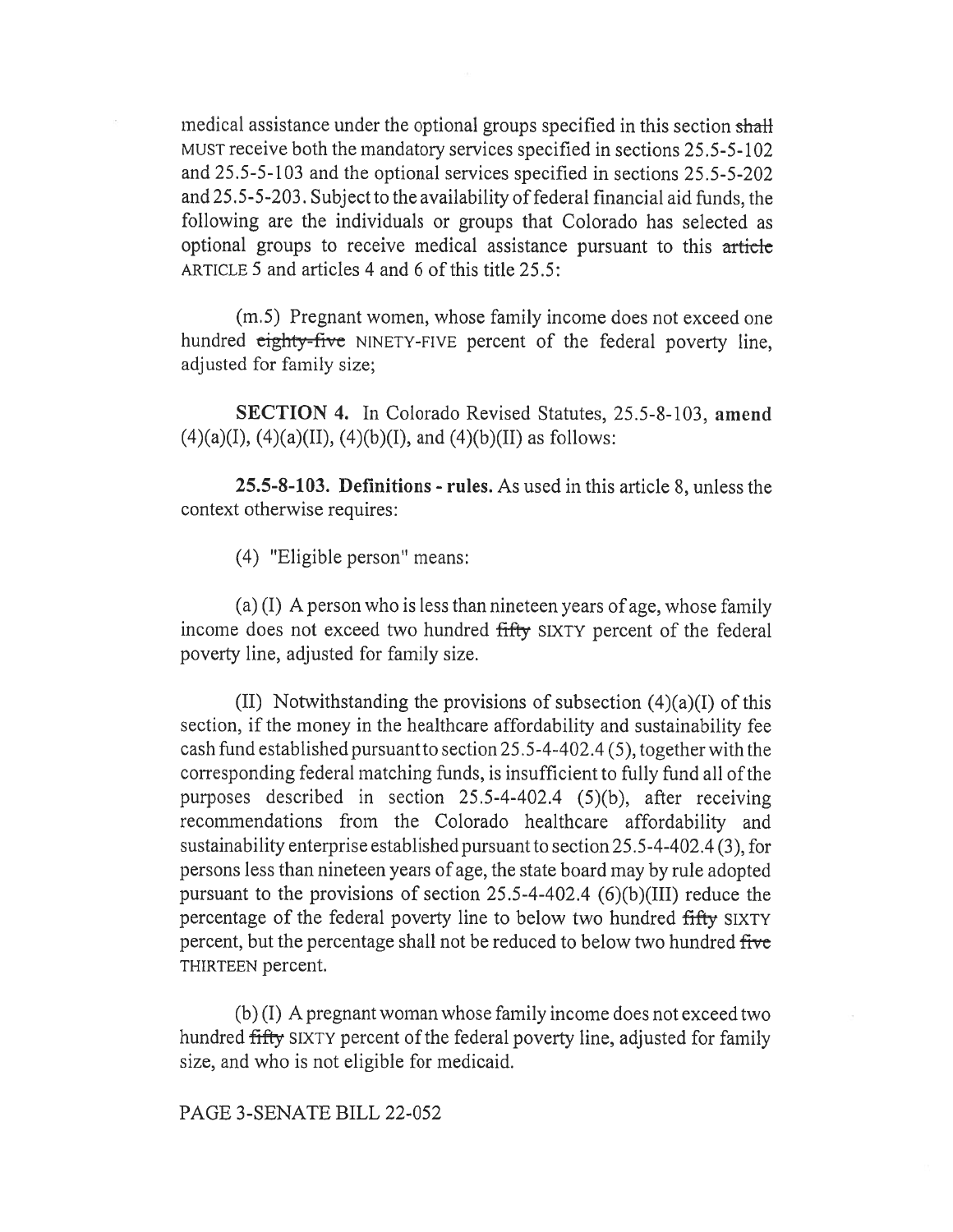(II) Notwithstanding the provisions of subsection (4)(b)(I) of this section, if the money in the healthcare affordability and sustainability fee cash fund established pursuant to section 25.5-4-402.4 (5), together with the corresponding federal matching funds, is insufficient to fully fund all of the purposes described in section 25.5-4-402.4 (5)(b), after receiving recommendations from the Colorado healthcare affordability and sustainability enterprise established pursuant to section 25.5-4-402.4 (3), for pregnant women, the state board by rule adopted pursuant to the provisions of section 25.5-4-402.4 (6)(b)(III) may reduce the percentage of the federal poverty line to below two hundred fifty SIXTY percent, but the percentage shall not be reduced to below two hundred five THIRTEEN percent.

SECTION 5. Safety clause. The general assembly hereby finds,

## PAGE 4-SENATE BILL 22-052